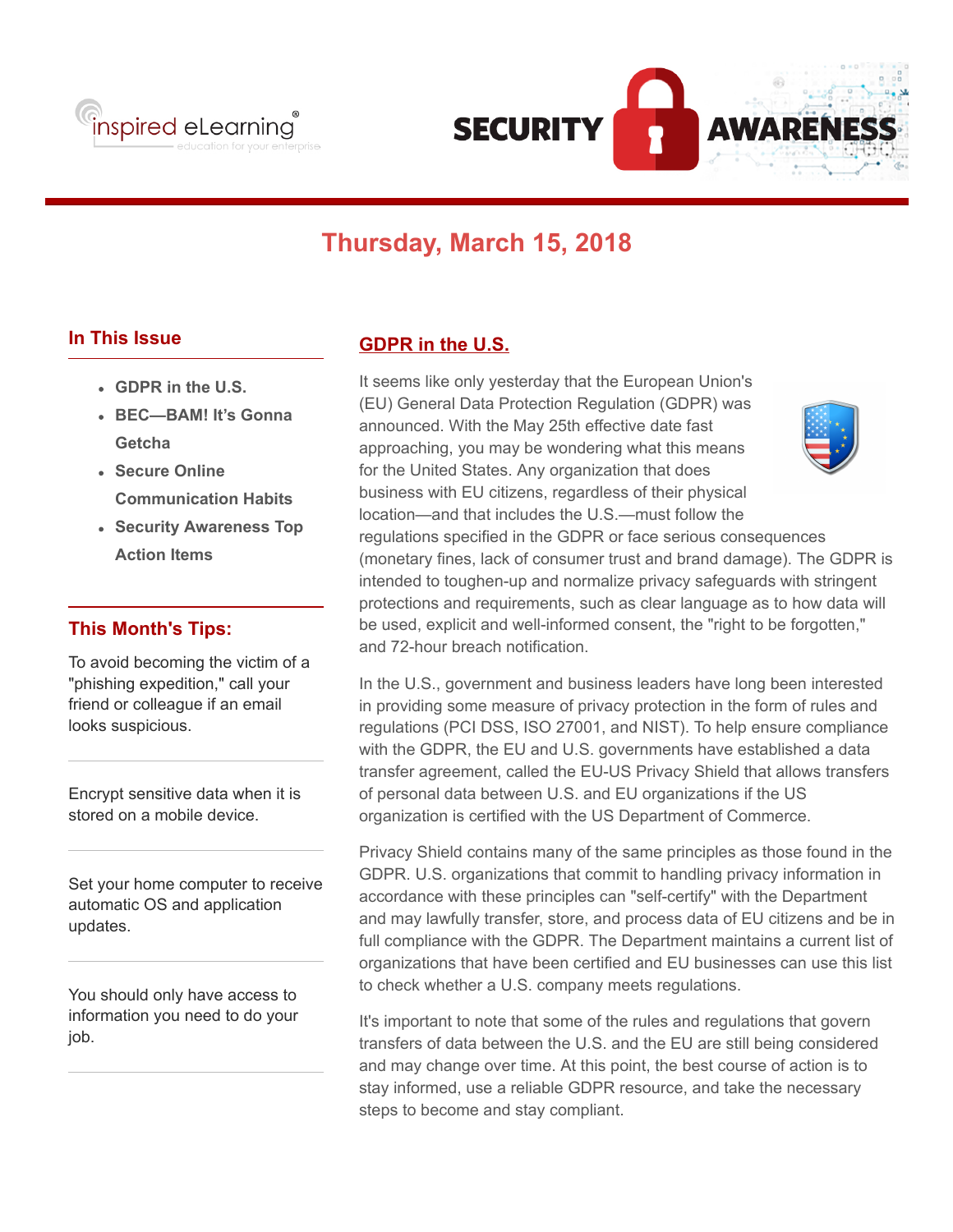#### **BEC—BAM! It's Gonna Getcha**

It's tax season again, and W-2s, 1099s, and dozens of other tax forms are flying around. These documents that include personally identifiable information, such as addresses and Social Security numbers, have attracted spear phishers who are using Business Email Compromise, or BEC, tactics to steal this information.



There are thousands of employees across the land who in some way or other handle tax-related documents, and who have found themselves potential targets for scammers. In fact, the FBI has issued alerts against these cybercriminals: "This is a new twist on an old scheme using the cover of the tax season and W-2 filings to try tricking people into sharing personal data. Now the criminals are focusing their schemes on company payroll departments," said IRS Commissioner John Koskinen. "If your CEO appears to be emailing you for a list of company employees, check it out before you respond. Everyone has a responsibility to remain diligent about confirming the identity of people requesting personal information about employees."

BECs show how far phishers have come since the days of spam emails that dropped into your inbox with typos, grammatical errors, fake "account numbers," and other obvious clues. BEC spear phishers have done their homework, and now, rather than sending out a phishing email to thousands of people, they create emails targeted to individual employees.

Fortunately, there are ways to effectively protect yourself and your organization against BECs:

- Call the executive or manager to verify that the request is legitimate.
- Double-check the email address of the sender to make sure it isn't being spoofed.
- Avoid replying to the sender, especially if this is being received from a personal email address. Instead, forward your response to the executive or manager's actual work email address.
- Be wary of changes in how the sender communicates, especially if you are asked to maintain secrecy or if the tone is urgent.
- If you do fall victim to a BEC, alert your manager quickly. If funds were transferred, there may be a chance to freeze the process and recover the funds.

# **Secure Online Communication Habits**

From letters to emails, online posts to tweets, we no longer live in an era where written or text-based communication lines are from person A to person B. Online communication has evolved into an intricate, mass media tool that can be used for good…or evil. While "self-branding" through sites such as LinkedIn, Facebook, Snapchat, Twitter, and Instagram can help

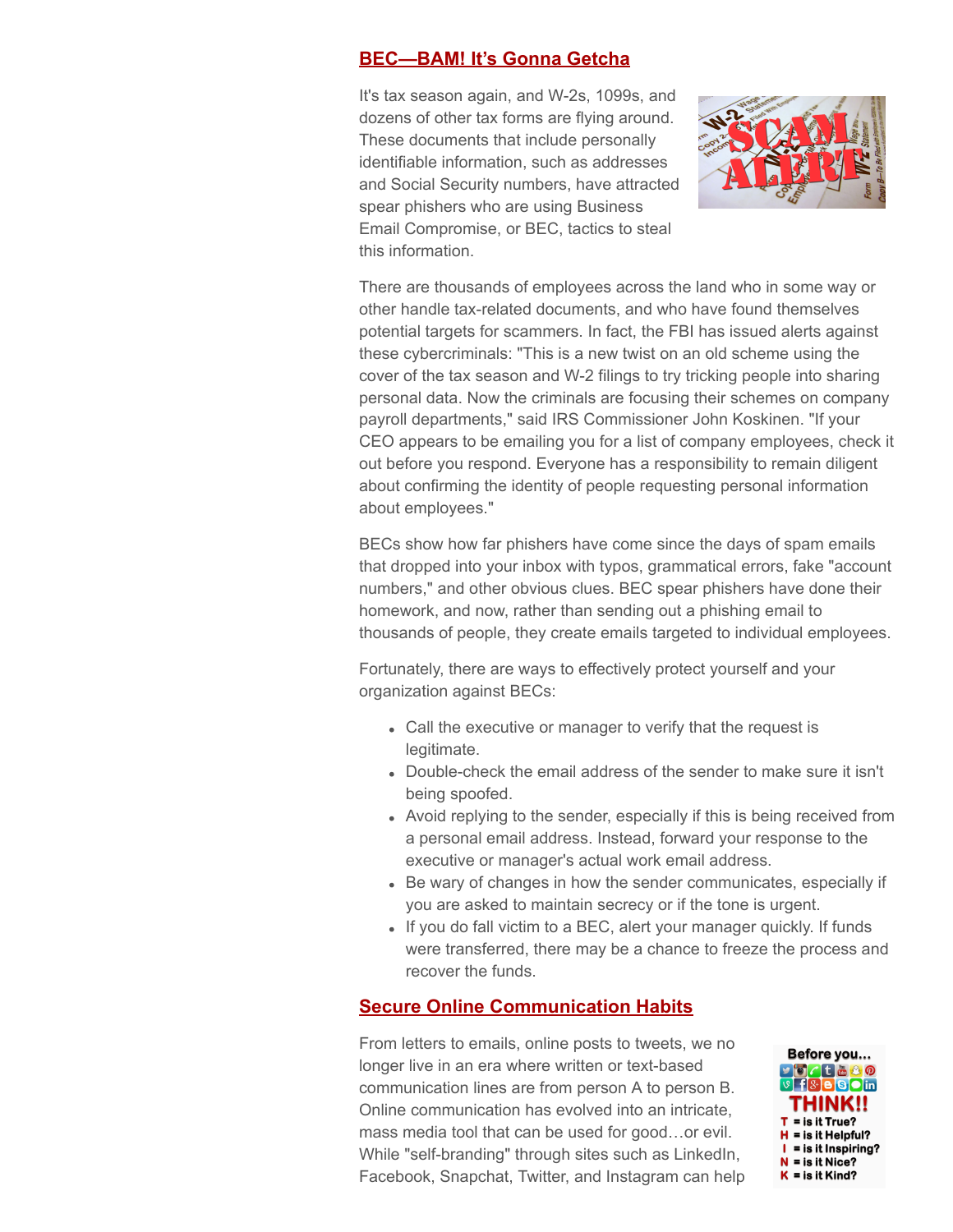you connect in the social and business worlds, you could also be painting a target on your back.

Granted, prolific social media attacks usually amount to vandalism and trolling. However, seasoned cyber criminals use social media sites as a "who's who" resource, especially when targeting a specific organization. It's a quick search on LinkedIn to find a C-level executive's name and then create company-wide targeted BEC emails with the CFO's name as bait.

Or, take an account takeover where a malicious hacker blasted your [enter number of followers] followers with a fake coupon ("2018 season tickets half-off for the next 30 minutes! #discount #football") appended with the latest and greatest malware. Can you imagine the cataclysmic fallout of a cybercrime at the scale and speed of social media?

So, what can you do to minimize the vulnerabilities of having an "online presence"?

- **Choose your social media platform wisely**. Take time to research what security parameters they have in place, dig deep to find out who they share your information with, and what kinds of people have access to what you share.
- **Update, update, update**. Go through the security settings on all digital and social channels regularly, and be sure to grab security updates whenever available.
- **Curate your connections**. Clean out your "friends" list and only connect with people you know. It's not a popularity contest but a liability to both your personal and professional life to have millions of followers.
- **Think before you post**. As an added layer of security, don't send information unless you're comfortable with that information leaking. It's like permanent web ink.
- **Stay vigilant!** Continuously watch for phishing links, fraudulent accounts, scams and more. When in doubt, don't click.

As long as nefarious individuals exist, "hack-proof" solutions will never be an option. Don't lose hope. We can lock down one "window" or "door" at a time by integrating these small steps into our everyday posting habits.

#### **Security Awareness Top Action Items**

Protecting your personal and company data has become a crucial part of our everyday lives, and there is more at stake than ever. Make it a daily habit to keep security in mind by adopting best practices such as these:



**Don't automatically trust emails that look like they've been sent from friends and colleagues**. Malicious users can send emails that appear to have come from anyone. An email that appears to be from a friend or colleague may have come from a hacked account. If you receive an email that seems to be from